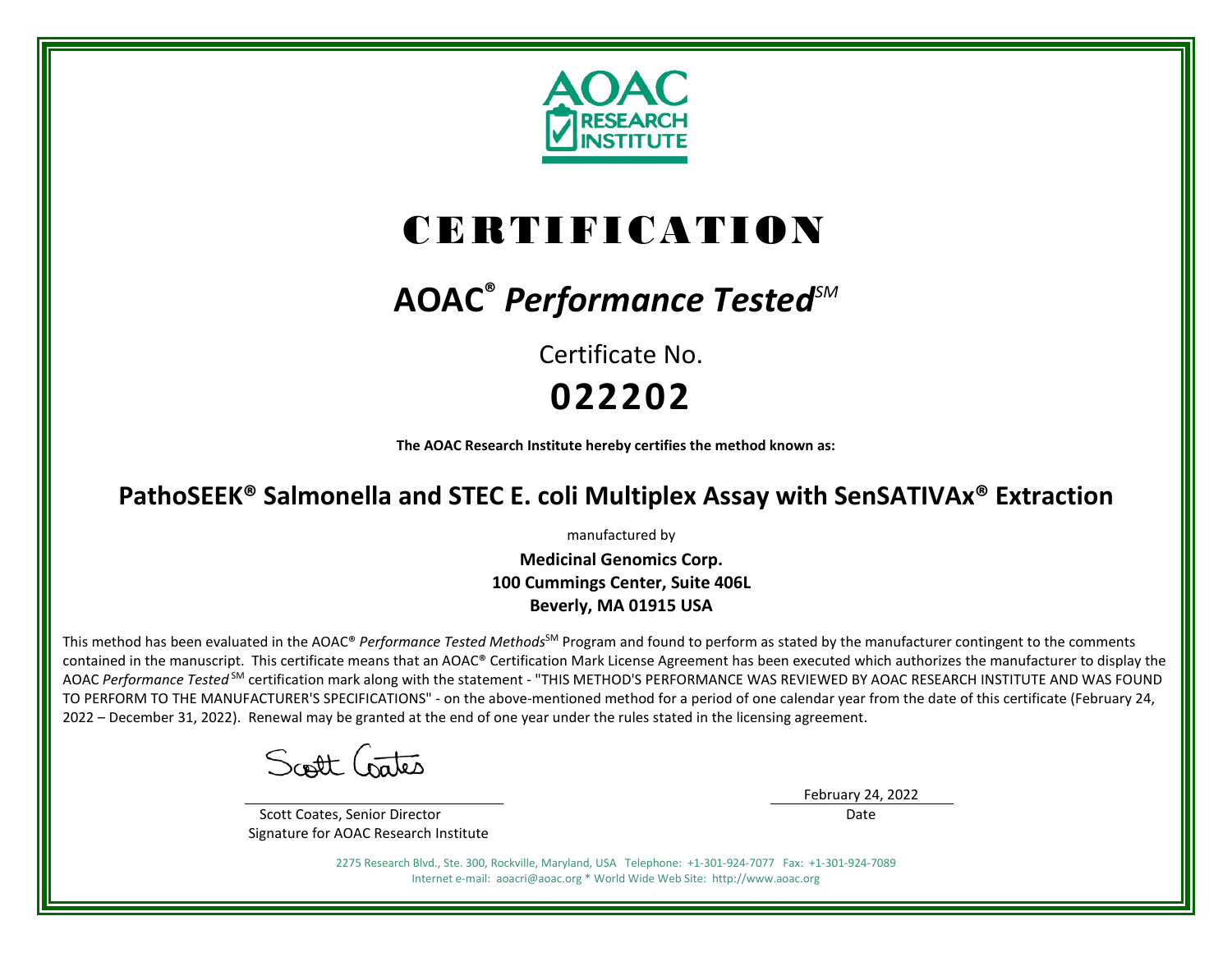| <b>AUTHORS</b><br><b>Kevin McKernan and Yvonne Helbert</b>                                                                                                                                                                                                                                                                                                                                                                                                                                                                                                                                                                                                                                                   | <b>SUBMITTING COMPANY</b><br><b>Medicinal Genomics Corp.</b><br>100 Cummings Center, Suite 406L<br>Beverly, MA 01915 USA                                                                                                                                                                         |
|--------------------------------------------------------------------------------------------------------------------------------------------------------------------------------------------------------------------------------------------------------------------------------------------------------------------------------------------------------------------------------------------------------------------------------------------------------------------------------------------------------------------------------------------------------------------------------------------------------------------------------------------------------------------------------------------------------------|--------------------------------------------------------------------------------------------------------------------------------------------------------------------------------------------------------------------------------------------------------------------------------------------------|
|                                                                                                                                                                                                                                                                                                                                                                                                                                                                                                                                                                                                                                                                                                              |                                                                                                                                                                                                                                                                                                  |
| <b>METHOD NAME</b><br>PathoSEEK® Salmonella and STEC E. coli Multiplex Assay with<br>SenSATIVAx <sup>®</sup> Extraction                                                                                                                                                                                                                                                                                                                                                                                                                                                                                                                                                                                      | <b>CATALOG NUMBERS</b><br>420120, 420001, 420004, 420201, 420332                                                                                                                                                                                                                                 |
|                                                                                                                                                                                                                                                                                                                                                                                                                                                                                                                                                                                                                                                                                                              |                                                                                                                                                                                                                                                                                                  |
| <b>INDEPENDENT LABORATORY</b><br><b>TEQ Analytical Laboratories</b><br>12635 E. Montview Blvd, Suite 175<br>Aurora, CO 80045                                                                                                                                                                                                                                                                                                                                                                                                                                                                                                                                                                                 | <b>AOAC EXPERTS AND PEER REVIEWERS</b><br>Yvonne Salfinger <sup>1</sup> , Jim Agin <sup>2</sup> , Wayne Ziemer <sup>3</sup><br><sup>1</sup> Independent Consultant, Colorado, USA<br><sup>2</sup> Ohio Department of Agriculture (Retired), OH, USA<br><sup>3</sup> USDA FERN (Retired), GA, USA |
|                                                                                                                                                                                                                                                                                                                                                                                                                                                                                                                                                                                                                                                                                                              |                                                                                                                                                                                                                                                                                                  |
| <b>APPLICABILITY OF METHOD</b><br>Target Organisms - Salmonella spp. and Escherichia coli carrying Shiga<br>toxin 1 and/or 2 (stx1 and/or stx2).                                                                                                                                                                                                                                                                                                                                                                                                                                                                                                                                                             | <b>REFERENCE GUIDELINES</b><br>(SMPR) 2020.002 Detection of Salmonella in Cannabis and Cannabis Products<br>(2)                                                                                                                                                                                  |
| Matrixes – Dried cannabis flower (delta 9-tetrahydrocannabinol >0.3%; 10<br>g), cannabis concentrate (5 g) and THC-infused chocolate bars (25 g).                                                                                                                                                                                                                                                                                                                                                                                                                                                                                                                                                            | SMPR 2020.012 Detection of Shiga-Toxin Producing E. coli in Cannabis and<br><b>Cannabis Products (3)</b>                                                                                                                                                                                         |
| Performance claims - The PathoSEEK Salmonella & STEC E.coli Multiplex<br>Assay with SenSATIVAx <sup>®</sup> Extraction has been validated according to the<br>AOAC Performance Tested Method <sup>SM</sup> Program for the detection of<br>Salmonella species STEC in dried cannabis flower (>0.3% THC), cannabis<br>concentrates and THC-infused chocolate using the AriaMx and CFX-96<br>instruments. The validation study met the requirements as set forth in the<br>AOAC Standard Method Performance Requirements <sup>5M</sup> 2020.002 for the<br>detection of Salmonella species and 2020.012 for the detection of Shiga<br>toxin producing E.coli (STEC) in cannabis and cannabis infused products. |                                                                                                                                                                                                                                                                                                  |
|                                                                                                                                                                                                                                                                                                                                                                                                                                                                                                                                                                                                                                                                                                              |                                                                                                                                                                                                                                                                                                  |
| <b>ORIGINAL CERTIFICATION DATE</b><br><b>August 10, 2021</b>                                                                                                                                                                                                                                                                                                                                                                                                                                                                                                                                                                                                                                                 | <b>CERTIFICATION RENEWAL RECORD</b><br>New Approval 2022.                                                                                                                                                                                                                                        |
| <b>METHOD MODIFICATION RECORD</b><br><b>NONE</b>                                                                                                                                                                                                                                                                                                                                                                                                                                                                                                                                                                                                                                                             | <b>SUMMARY OF MODIFICATION</b><br><b>NONE</b>                                                                                                                                                                                                                                                    |
| Under this AOAC® Performance Tested <sup>5M</sup> License Number, 022202 this<br>method is distributed by:<br><b>NONE</b>                                                                                                                                                                                                                                                                                                                                                                                                                                                                                                                                                                                    | Under this AOAC® Performance Tested <sup>5M</sup> License Number, 022202 this<br>method is distributed as:<br><b>NONE</b>                                                                                                                                                                        |

**NONE**

**PRINCIPLE OF THE METHOD (1)**

The PathoSEEK Microbial Safety Testing Platform utilizes a novel, contamination-free, PCR-based assay and provides an internal plant DNA control for every reaction. It is a two-step protocol (DNA extraction followed by RT-PCR analysis) which is flexible and automation compatible. The PathoSEEK assay is used in combination with the SenSATIVAx extraction kit and qPCR Master Kit. The SenSATIVAx extraction kit allows for a proprietary DNA isolation process that use magnetic particles to isolate and purify both plant and microbial DNA.

The PathoSEEK Salmonella & STEC E. coli Multiplex Assay is used to detect a wide variety of species classified as *Salmonella* and STEC. The assay targets STEC using the FAM fluorophore and *Salmonella* using the ROX fluorophore. Positive controls for each target are recommended for use with each analysis.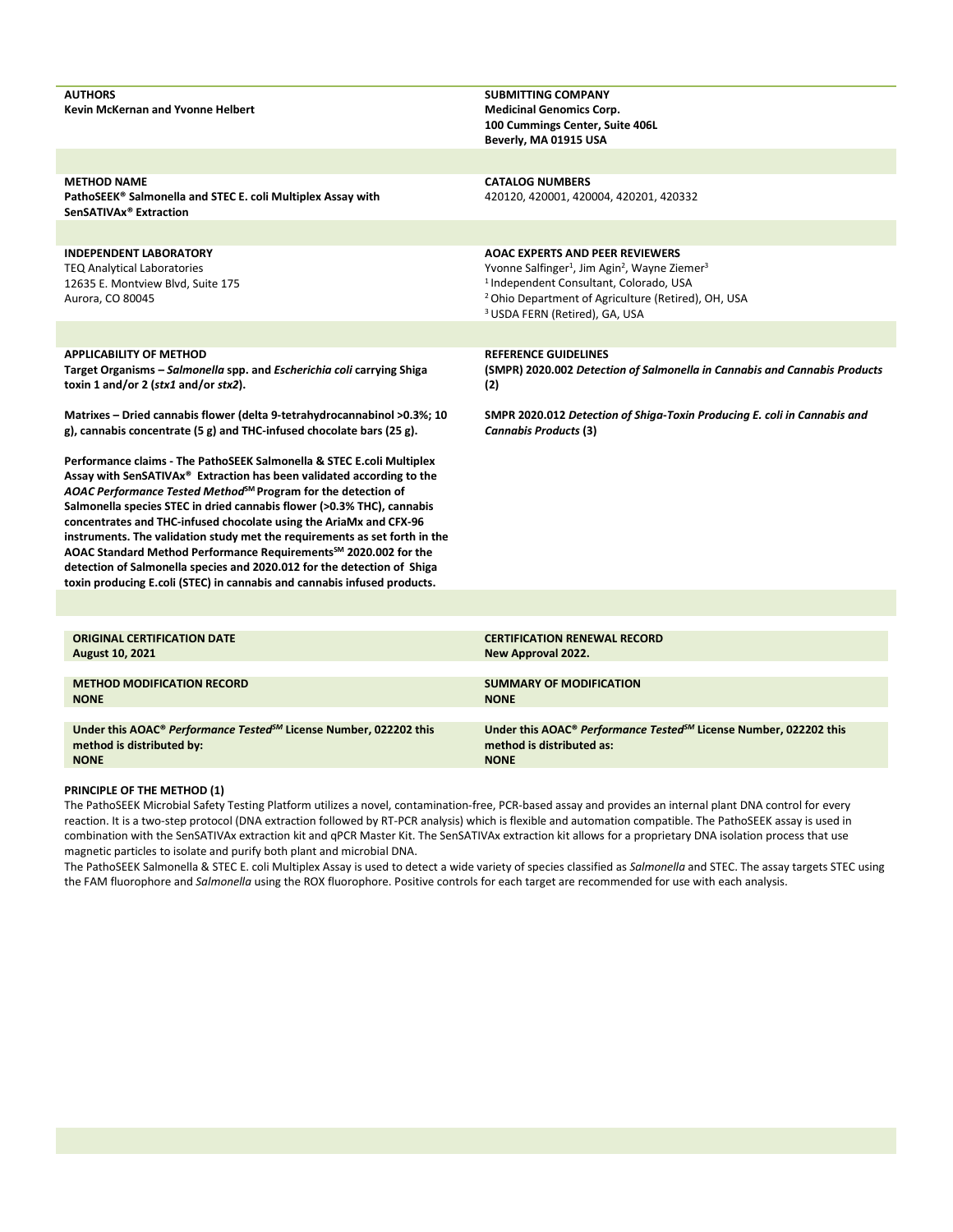#### **DISCUSSION OF THE VALIDATION STUDY (1)**

The data from these studies, within their statistical uncertainty, support the product claims of the PathoSEEK Salmonella and STEC E. coli Multiplex Assay with SenSATIVAx Extraction Protocols (Flower/Leaf and MIP/Extracts) for dried cannabis flower (10 g, >0.3% THC), cannabis concentrate (5 g) and THC-infused chocolate (25 g). The results obtained by the POD analysis of the method comparison study demonstrated that there were no statistically significant differences between the number of positive samples detected by the candidate method and the culturally confirmed results. The validation study met the requirements as set forth in the AOAC Standard Method Performance Requirements<sup>5M</sup> 2020.002 for the detection of Salmonella species and 2020.012 for the detection of Shiga toxin producing E.coli (STEC) in cannabis and cannabis infused products.

| Table 3. Inclusivity Results for the PathoSEEK Salmonella and STEC E.coli Multiplex Assay - Salmonella (1) |                            |                      |                      |                                 |                          |                          |                      |  |
|------------------------------------------------------------------------------------------------------------|----------------------------|----------------------|----------------------|---------------------------------|--------------------------|--------------------------|----------------------|--|
|                                                                                                            |                            |                      |                      |                                 | Origin                   | Results <sup>a, b</sup>  |                      |  |
| #                                                                                                          | Organism                   | Species/subspecies   | Serotype             | Source                          |                          | <b>STEC</b>              | Salmonella           |  |
| $\mathbf{1}$                                                                                               | S. enterica                | arizonae             | Not Available        | ATCC <sup>c</sup> 33952         | Not Available            |                          | ٠                    |  |
| $\overline{2}$                                                                                             | S. enterica                | arizonae             | <b>Not Available</b> | ATCC 29933<br>Not Available     |                          |                          | $\ddot{\phantom{1}}$ |  |
|                                                                                                            |                            |                      |                      | <b>ATCC</b>                     |                          |                          |                      |  |
| 3                                                                                                          | S. enterica                | arizonae             | Not Available        | <b>BAA-731</b>                  | Tissue of corn snake     | $\overline{a}$           | $\ddot{\phantom{1}}$ |  |
| 4                                                                                                          | S. enterica                | diarizonae           | $IIIb$ 35: $i$ :z    | <b>ATCC</b><br><b>BAA-216</b>   | Blood<br>$\blacksquare$  |                          | $\ddot{\phantom{1}}$ |  |
| 5                                                                                                          | S. enterica                | diarizonae           | 47:i:z53:z57         | ATCC 12325                      | Not Available            | $\overline{\phantom{a}}$ | $\ddot{\phantom{1}}$ |  |
| 6                                                                                                          | S. enterica                | diarizonae           | Not Available        | ATCC 29934                      | Not Available            |                          | $\ddot{\phantom{1}}$ |  |
| $\overline{7}$                                                                                             | S. enterica                | enterica             | Aberdeen             | NCTC <sup>d</sup> 5791          | Not Available            | $\blacksquare$           | $\ddot{\phantom{1}}$ |  |
| 8                                                                                                          | S. enterica                | enterica             | Abortusequi          | <b>NCTC 5727</b>                | Not Available            | $\overline{\phantom{a}}$ | $\ddot{\phantom{1}}$ |  |
| 9                                                                                                          | S. enterica                | enterica             | Abortusovis          | ATCC 31684                      | Not Available            | $\blacksquare$           | $\ddot{}$            |  |
| 10                                                                                                         | S. enterica                | enterica             | Adelaide             | <b>NCTC 6586</b>                | Not Available            |                          | $\ddot{\phantom{1}}$ |  |
| 11                                                                                                         | S. enterica                | enterica             | Agona                | ATCC 51957                      | Not Available            | $\blacksquare$           | $\ddot{\phantom{1}}$ |  |
| 12                                                                                                         | S. enterica                | enterica             | Anatum               | ATCC 9270                       | Pork liver               | $\overline{\phantom{a}}$ | $\ddot{\phantom{1}}$ |  |
| 13                                                                                                         | S. enterica                | enterica             | <b>Bareilly</b>      | ATCC 9115                       | Not Available            |                          | $\ddot{\phantom{1}}$ |  |
| 14                                                                                                         | S. enterica                | enterica             | Berta                | <b>ATCC 8392</b>                | Not Available            | $\blacksquare$           | $+$                  |  |
| 15                                                                                                         | S. enterica                | enterica             | Bispebjerg           | <b>ATCC 9842</b>                | Not Available            | $\overline{\phantom{a}}$ | $\ddot{\phantom{1}}$ |  |
| 16                                                                                                         | S. enterica                | enterica             | Braenderup           | ATCC 700136                     | Not Available            | $\overline{\phantom{a}}$ | $\ddot{\phantom{1}}$ |  |
| 17                                                                                                         | S. enterica                | enterica             | Bredeney             | ATCC 10728                      | Not Available            |                          | $\ddot{\phantom{1}}$ |  |
| 18                                                                                                         | S. enterica                | enterica             | <b>Breukelen</b>     | ATCC 15782                      | Cuscus                   | $\overline{\phantom{a}}$ | $\ddot{\phantom{1}}$ |  |
| 19                                                                                                         | S. enterica                | enterica             | Bristol              | ATCC 700136                     | Not Available            | $\overline{\phantom{a}}$ | $\ddot{\phantom{1}}$ |  |
| 20                                                                                                         | S. enterica                | enterica             | Caracas              | <b>NCTC 9937</b>                | Not Available            |                          | $\ddot{\phantom{1}}$ |  |
| 21                                                                                                         | S. enterica                | enterica             | Cerro                | <b>NCC 5801</b>                 | Not Available            | $\blacksquare$           | $+$                  |  |
| 22                                                                                                         | S. enterica                | enterica             | Champaign            | <b>NCTC 6851</b>                | Not Available            | $\overline{\phantom{a}}$ | $\ddot{\phantom{1}}$ |  |
| 23                                                                                                         | S. enterica                | enterica             | Chester              | ATCC 11997                      | Not Available            | $\blacksquare$           | $\ddot{\phantom{1}}$ |  |
| 24                                                                                                         | S. enterica                | enterica             | Choleraesuis         | ATCC 10708                      | Not Available            | $\blacksquare$           | $\ddot{}$            |  |
| 25                                                                                                         | S. enterica                | enterica             | Crossness            | <b>NCTC 11059</b>               | Not Available            | $\overline{\phantom{a}}$ | $\ddot{\phantom{1}}$ |  |
| 26                                                                                                         | S. enterica                | enterica             | Cubana               | ATCC 12007                      | Not Available            | $\overline{\phantom{a}}$ | $\ddot{\phantom{1}}$ |  |
| 27                                                                                                         | S. enterica                | enterica             | Dahlem               | <b>NCTC 9949</b>                | Not Available            |                          | $\ddot{\phantom{1}}$ |  |
| 28                                                                                                         | S. enterica                | enterica             | Derby                | ATCC 6960                       | Tank water and pork pies | $\mathbb{L}$             | $\pm$                |  |
| 29                                                                                                         | S. enterica                | enterica             | Deversoir            | <b>NCTC 9792</b>                | Not Available            | $\overline{\phantom{a}}$ | $\ddot{\phantom{1}}$ |  |
| 30                                                                                                         | S. enterica                | enterica             | Dublin               | ATCC 15480                      | Not Available            | $\blacksquare$           | $\ddot{\phantom{1}}$ |  |
| 31                                                                                                         | S. enterica                | enterica             | Enteritidis          | ATCC 13076                      | Not Available            |                          | $\ddot{\phantom{1}}$ |  |
| 32                                                                                                         | S. enterica                |                      | Essen                | ATCC 6961                       | Not Available            | $\overline{\phantom{a}}$ | $\ddot{\phantom{1}}$ |  |
| 33                                                                                                         | S. enterica                | enterica<br>enterica | Gallinarum           | <b>NCTC 10532</b>               | Not Available            | $\overline{\phantom{a}}$ | $\ddot{\phantom{1}}$ |  |
| 34                                                                                                         | S. enterica                | enterica             | Gaminara             | <b>ATCC 8324</b>                | Not Available            |                          | ٠                    |  |
| 35                                                                                                         | S. enterica                | enterica             | Give                 | <b>ATCC 9268</b>                | Not Available            | $\blacksquare$           | $+$                  |  |
| 36                                                                                                         | S. enterica                | enterica             | Hadar                | <b>NCTC 9877</b>                | Not Available            | $\overline{\phantom{a}}$ | ٠                    |  |
| 37                                                                                                         | S. enterica                |                      | Hartford             | <b>NCTC 6802</b>                | Not Available            | $\overline{\phantom{a}}$ | $\ddot{}$            |  |
| 38                                                                                                         |                            | enterica             | Havana               | <b>NCTC 6086</b>                | Not Available            |                          | ٠                    |  |
| 39                                                                                                         | S. enterica<br>S. enterica | enterica<br>enterica | Heidelberg           | <b>ATCC 8326</b>                | Not Available            | $\overline{\phantom{a}}$ | $+$                  |  |
| 40                                                                                                         | S. enterica                |                      | Hillingdon           | ATCC 9184                       | Not Available            | $\overline{\phantom{a}}$ | $\ddot{\phantom{1}}$ |  |
| 41                                                                                                         | S. enterica                | enterica             | Indiana              | <b>NCTC 11304</b>               | Not Available            |                          |                      |  |
| 42                                                                                                         | S. enterica                | enterica<br>enterica | Infantis             | <b>NCTC 10679</b>               | Not Available            | $\blacksquare$           | $\ddot{}$<br>$+$     |  |
| 43                                                                                                         |                            |                      | Inverness            |                                 |                          |                          |                      |  |
|                                                                                                            | S. enterica                | enterica             |                      | <b>NCTC 6591</b>                | Not Available            | $\overline{\phantom{a}}$ | $\ddot{\phantom{1}}$ |  |
| 44                                                                                                         | S. enterica                | enterica             | Javiana              | <b>NCTC 6495</b>                | Not Available            |                          | $\ddot{}$            |  |
| 45<br>46                                                                                                   | S. enterica                | enterica             | Jerusalem            | ATCC 700137<br><b>NCTC 8272</b> | Not Available            |                          | ٠                    |  |
|                                                                                                            | S. enterica                | enterica             | Johannesburg         |                                 | Not Available            | $\overline{\phantom{a}}$ | $\ddot{\phantom{1}}$ |  |
| 47                                                                                                         | S. enterica                | enterica             | Kentucky             | <b>NCTC 5799</b>                | Not Available            | $\overline{\phantom{a}}$ | $\ddot{}$            |  |
| 48                                                                                                         | S. enterica                | enterica             | Krefeld              | <b>NCTC 9884</b>                | Not Available            |                          | ٠                    |  |
| 49                                                                                                         | S. enterica                | enterica             | Lille                | <b>NCTC 9885</b>                | Not Available            | $\overline{\phantom{a}}$ | $\ddot{\phantom{1}}$ |  |
| 50                                                                                                         | S. enterica                | enterica             | London               | ATCC 8389                       | Not Available            | $\overline{\phantom{a}}$ | $\ddot{}$            |  |
| 51                                                                                                         | S. enterica                | enterica             | Matadi               | <b>NCTC 9887</b>                | Not Available            | $\overline{\phantom{a}}$ | $\ddot{}$            |  |
| 52                                                                                                         | S. enterica                | enterica             | Mbandaka             | ATCC 51958                      | Not Available            | $\blacksquare$           | $\pm$                |  |
| 53                                                                                                         | S. enterica                | enterica             | Meleagridids         | <b>NCTC 6023</b>                | Not Available            | $\overline{\phantom{a}}$ | $+$                  |  |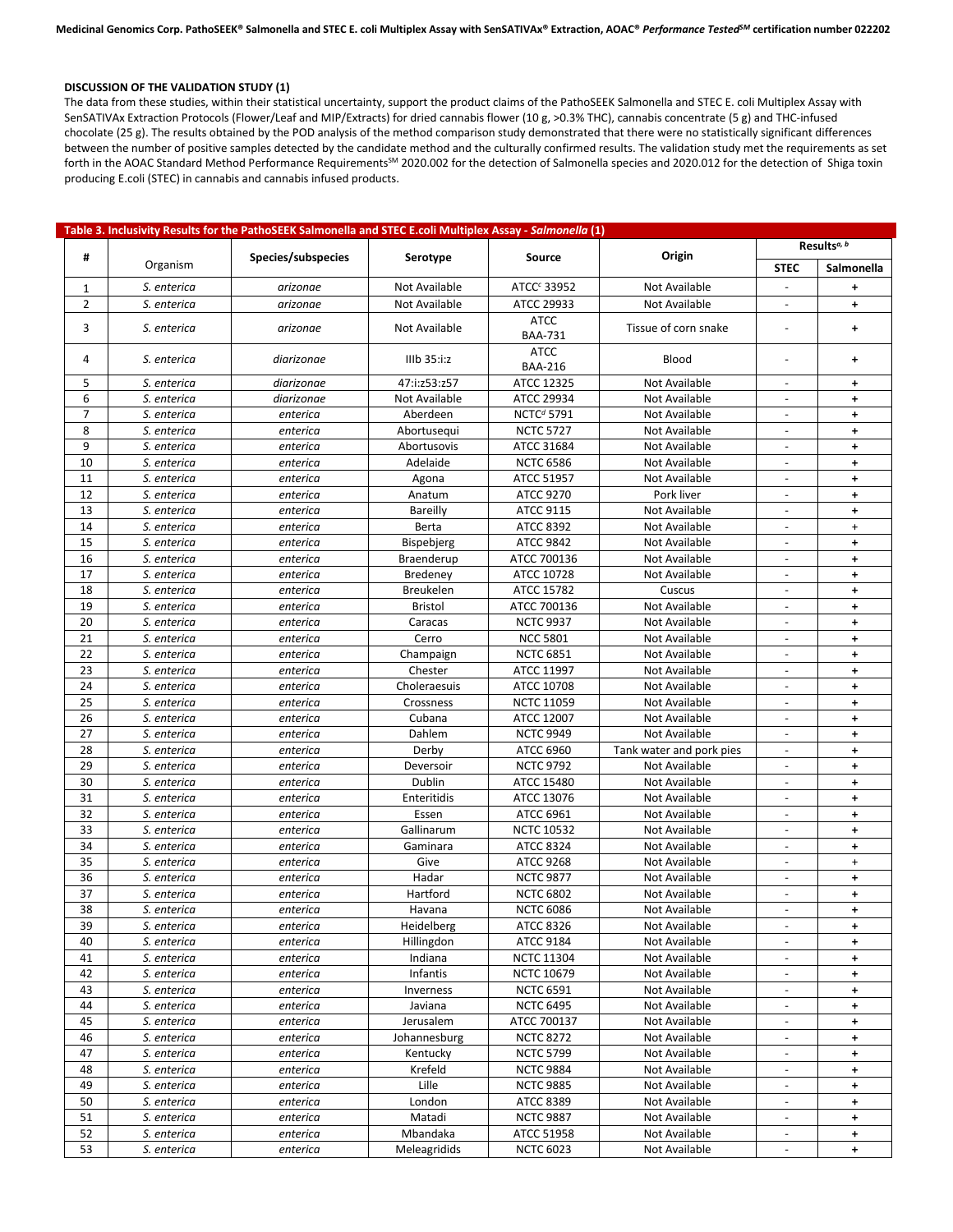| 54  | S. enterica | enterica | Menden            | ATCC 15992                     | Feces                   |                          | $\ddag$              |
|-----|-------------|----------|-------------------|--------------------------------|-------------------------|--------------------------|----------------------|
| 55  | S. enterica | enterica | Mgulani           | <b>NCTC 8492</b>               | Not Available           |                          | $\ddot{}$            |
| 56  | S. enterica | enterica | Minnesota         | <b>NTCT 5800</b>               | Not Available           | $\sim$                   | $\ddot{\phantom{1}}$ |
| 57  | S. enterica | enterica | Montevideo        | <b>ATCC 8387</b>               | Not Available           |                          | $\ddot{\phantom{1}}$ |
| 58  | S. enterica | enterica | Muenchen          | <b>NCTC 6246</b>               | <b>Not Available</b>    |                          | $\ddot{\phantom{1}}$ |
| 59  | S. enterica | enterica | Newport           | <b>ATCC 6962</b>               | Food poisoning          |                          | ÷                    |
| 60  | S. enterica | enterica | Nottingham        | <b>NCTC 7832</b>               | Not Available           |                          | $\ddot{\phantom{1}}$ |
| 61  | S. enterica | enterica | Oranienburg       | <b>ATCC 9239</b>               | Illinois                |                          | $\ddot{\phantom{1}}$ |
| 62  | S. enterica | enterica | Panama            | <b>ATCC 7378</b>               | Baby                    |                          | $\ddot{}$            |
| 63  | S. enterica | enterica | Paratyphi A       | <b>ATCC 9150</b>               | Not Available           |                          | $\ddot{\phantom{1}}$ |
| 64  | S. enterica | enterica | Paratyphi B       | <b>ATCC 8759</b>               | Gall bladder            | $\blacksquare$           | $\ddot{\phantom{1}}$ |
| 65  | S. enterica | enterica | Pomona            | <b>NCTC 6589</b>               | Turkey intestine        |                          | $\ddot{\phantom{1}}$ |
| 66  | S. enterica | enterica | Poona             | <b>NCTC 5792</b>               | Not Available           | $\overline{\phantom{a}}$ | $\ddot{}$            |
| 67  | S. enterica | enterica | Potsdam           | ATCC 25957                     | Child                   | $\overline{\phantom{a}}$ | $\ddot{\phantom{1}}$ |
| 68  | S. enterica | enterica | Pullorum          | <b>ATCC 9120</b>               | Clinical isolate        | $\overline{\phantom{a}}$ | $\ddot{\phantom{1}}$ |
| 69  | S. enterica | enterica | Reading           | <b>ATCC 6967</b>               | Guinea pig              |                          | $\ddot{}$            |
| 70  | S. enterica | enterica | Saintpaul         | <b>ATCC 9712</b>               | Cystitis                | $\blacksquare$           | $\ddot{}$            |
| 71  | S. enterica | enterica | Sandiego          | ATCC 231999                    | Urinary bladder, turtle |                          | $\ddot{}$            |
| 72  | S. enterica | enterica | Schwarzengrund    | <b>NCTC 6756</b>               | Not Available           | $\overline{\phantom{a}}$ | $\ddot{\phantom{1}}$ |
| 73  | S. enterica | enterica | Senftenberg       | <b>ATCC 8400</b>               | Not Available           |                          | $\ddot{}$            |
| 74  | S. enterica | enterica | Sloterdijk        | ATCC 15791                     | Family outbreak         | $\blacksquare$           | $\ddot{\phantom{1}}$ |
| 75  | S. enterica | enterica | Stanley           | <b>ATCC 7308</b>               | Not Available           | $\overline{a}$           | $\ddot{\phantom{1}}$ |
| 76  | S. enterica | enterica | Sundsvall         | <b>NCTC 6758</b>               | Not Available           | $\overline{a}$           | $\ddot{\phantom{1}}$ |
| 77  | S. enterica | enterica | Tennessee         | ATCC 10722                     | Not Available           | $\sim$                   | ÷                    |
| 78  | S. enterica | enterica | Thompson          | <b>ATCC 8391</b>               | Not Available           |                          | $\ddot{\phantom{1}}$ |
| 79  | S. enterica | enterica | Typhi             | ATCC 19430                     | Not Available           | $\overline{a}$           | $\ddot{\phantom{1}}$ |
| 80  | S. enterica | enterica | Typhimurium       | ATCC 13311                     | Feces                   |                          | $\ddot{}$            |
| 81  | S. enterica | enterica | Typhisuis         | <b>ATCC 8321</b>               | Not Available           | $\overline{\phantom{a}}$ | $\ddot{}$            |
| 82  | S. enterica | enterica | Urbana            | <b>NCTC 6248</b>               | Not Available           |                          | $\ddot{}$            |
| 83  | S. enterica | enterica | Utrecht           | <b>NCTC 10077</b>              | Not Available           |                          | $\ddot{}$            |
| 84  | S. enterica | enterica | Vellore           | ATCC 15611                     | Rectal swab             |                          | $\ddagger$           |
| 85  | S. enterica | enterica | Virchow           | <b>ATCC 51955</b>              | Not Available           | $\sim$                   | $\ddot{}$            |
| 86  | S. enterica | enterica | Waycross          | <b>NCTC 7401</b>               | Not Available           |                          | $\ddagger$           |
| 87  | S. enterica | enterica | Weltervreden      | <b>NCTC 6534</b>               | Not Available           | $\overline{\phantom{a}}$ | $\ddot{}$            |
| 88  | S. enterica | enterica | Zwickau           | ATCC 15804                     | Not Available           | $\overline{\phantom{a}}$ | $\ddot{\phantom{1}}$ |
| 89  | S. enterica | houtenae | 45:g,z51:-        | ATCC 43974                     | Not Available           | $\overline{\phantom{a}}$ | $\ddot{\phantom{1}}$ |
| 90  | S. enterica | houtenae | Not Available     | <b>ATCC</b><br><b>BAA-1580</b> | Not Available           |                          | $\ddot{}$            |
| 91  | S. enterica | houtenae | $11:z4,z23: -$    | ATCC 15788                     | Not Available           | $\blacksquare$           | $\pm$                |
| 92  | S. enterica | indica   | 45:a:e,n,x        | <b>ATCC</b><br><b>BAA-1578</b> | Not Available           |                          | $\pm$                |
| 93  | S. enterica | indica   | 1,6,14,25:a:e,n,x | ATC 43976                      | Not Available           | $\blacksquare$           | $+$                  |
| 94  | S. enterica | indica   | 6, 14, 25:a:e,n,x | <b>NCTC 10458</b>              | coconut                 | $\overline{\phantom{a}}$ | $\ddot{}$            |
| 95  | S. enterica | salamae  | $56:b$ :-         | ATCC 700149                    | Not Available           | $\Box$                   | $\ddot{}$            |
| 96  | S. enterica | salamae  | 1,9,12:l,w:e,n    | ATCC 6959                      | Urine                   |                          | $\ddot{\phantom{1}}$ |
| 97  | S. enterica | salamae  | 55:k:z39          | ATCC 700148                    | Not Available           | $\overline{\phantom{a}}$ | $\ddagger$           |
| 98  | S. enterica | salamae  | 1,9,12:l,w:e,n,x  | ATCC 43972                     | Not Available           | $\sim$                   | $\ddot{}$            |
| 99  | S. bongori  |          | 66:z41:-          | ATCC 43975                     | Not Available           | $\overline{a}$           | $\ddot{\phantom{1}}$ |
| 100 | S. bongori  |          | 48:z35            | <b>NCTC 14392</b>              | Not Available           | $\overline{\phantom{a}}$ | $\ddot{+}$           |

*<sup>a</sup>* + = Positive Result; - = Negative Result; *<sup>b</sup>* Results identical between extraction protocols (flower or marijuana infused products) and between thermal cyclers (CFX-96, AriaMx); <sup>c</sup>ATCC – American Type Culture Collection, Manassas, VA; <sup>d</sup> NCTC – National Type Culture Collection, London, UK.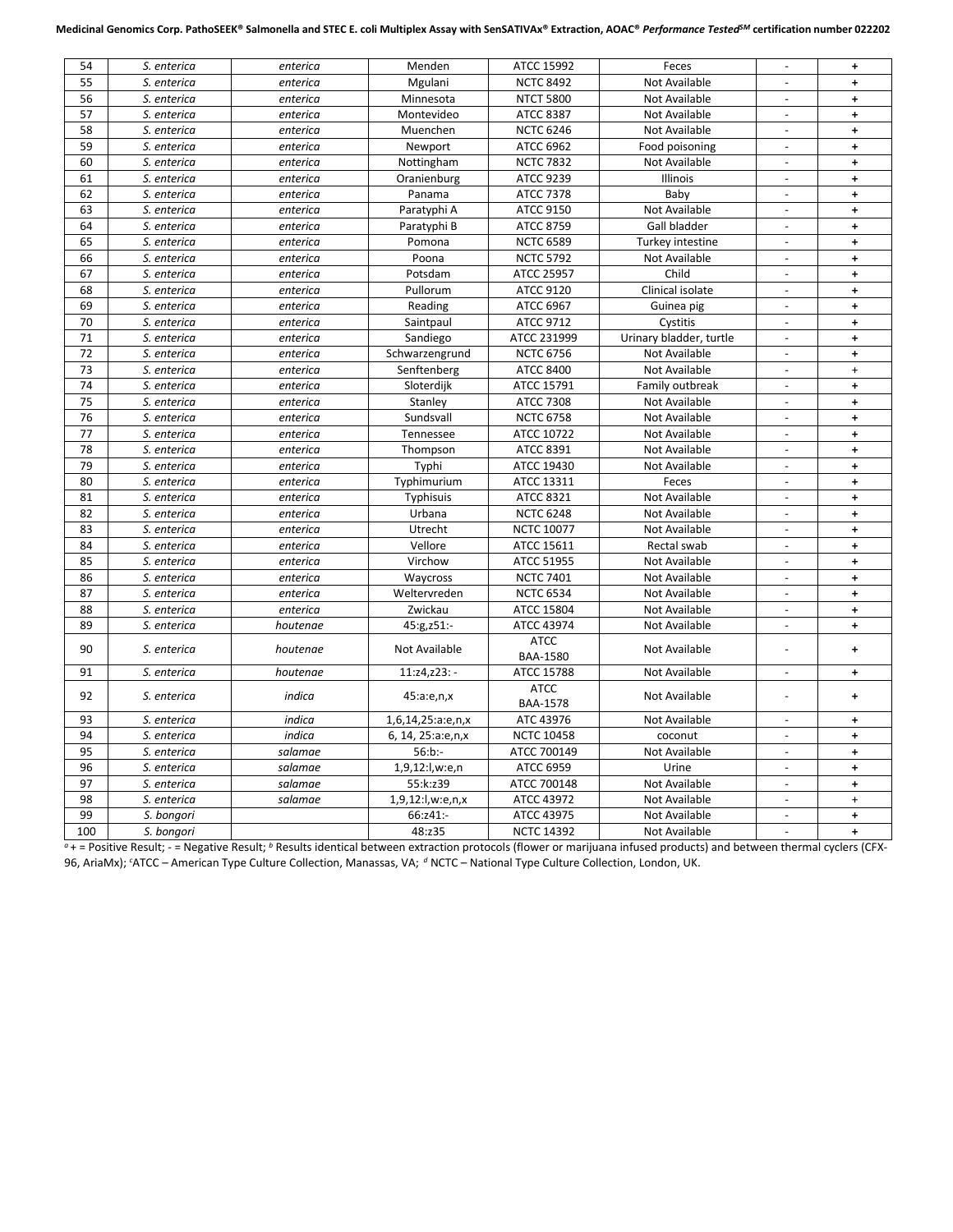| Table 4: Inclusivity Results for the PathoSEEK Salmonella and STEC E.coli Multiplex Assay - STEC (1) |                           |                             |                  |                         |                          |  |  |  |
|------------------------------------------------------------------------------------------------------|---------------------------|-----------------------------|------------------|-------------------------|--------------------------|--|--|--|
| #                                                                                                    |                           |                             |                  | Results <sup>a, b</sup> |                          |  |  |  |
|                                                                                                      | Organism                  | Source                      | Origin           | <b>STEC</b>             | Salmonella               |  |  |  |
| 1                                                                                                    | Escherichia coli O3       | TW01413 <sup>c</sup>        | Germany          | $\ddot{}$               |                          |  |  |  |
| 2                                                                                                    | Escherichia coli O3       | TW01414                     | Germany          | $\ddagger$              |                          |  |  |  |
| 3                                                                                                    | Escherichia coli O5       | TW00021                     | Cow (MI)         | $\ddot{\phantom{1}}$    |                          |  |  |  |
| 4                                                                                                    | Escherichia coli O5       | TW05097                     | Cow (CA)         | $\ddot{}$               | $\overline{\phantom{a}}$ |  |  |  |
| 5                                                                                                    | Escherichia coli O26:H11  | $ATCCd BAA-2205$            | Feces            | $\ddot{}$               | $\overline{\phantom{a}}$ |  |  |  |
| 6                                                                                                    | Escherichia coli O26:H11  | ATCC BAA-2196               | Feces            | ÷                       |                          |  |  |  |
| 7                                                                                                    | Escherichia coli O26:H11  | ATCC BAA-2204               | Feces            | $\ddot{\phantom{1}}$    |                          |  |  |  |
| 8                                                                                                    | Escherichia coli O26:H11  | ATCC BAA-2181               | Not Available    | $\ddot{\phantom{1}}$    | $\blacksquare$           |  |  |  |
| 9                                                                                                    | Escherichia coli O26:H11  | ATCC BAA-2188               | Feces            | $\ddot{\phantom{1}}$    | $\blacksquare$           |  |  |  |
| 10                                                                                                   | Escherichia coli O45:H2   | ATCC BAA-2193               | Feces            | $\ddot{\phantom{1}}$    | $\overline{\phantom{a}}$ |  |  |  |
| 11                                                                                                   | Escherichia coli O45:H2   | ATCC BAA-2189               | Feces            | $\ddot{\phantom{1}}$    | $\Box$                   |  |  |  |
| 12                                                                                                   | Escherichia coli O45:H2   | ATCC BAA-2185               | Not Available    | +                       | $\overline{\phantom{a}}$ |  |  |  |
| 13                                                                                                   | Escherichia coli O45:H2   | ATCC BAA-2202               | Feces            | $\ddot{\phantom{1}}$    | $\blacksquare$           |  |  |  |
| 14                                                                                                   | Escherichia coli O45:H2   | ATCC BAA-2198               | Feces            | $\ddot{\phantom{1}}$    |                          |  |  |  |
| 15                                                                                                   | Escherichia coli O91:H21  | ATCC 51434                  | Not Available    | $\ddot{\phantom{1}}$    | $\overline{\phantom{a}}$ |  |  |  |
| 16                                                                                                   | Escherichia coli O91:H21  | ATCC 51435                  | Clinical Isolate | ÷                       | $\overline{\phantom{a}}$ |  |  |  |
| 17                                                                                                   | Escherichia coli O103:H11 | ATCC BAA-2215               | Not Available    | ٠                       |                          |  |  |  |
| 18                                                                                                   | Escherichia coli O103:H11 | ATCC BAA-2200               | Not Available    | $+$                     | $\blacksquare$           |  |  |  |
| 19                                                                                                   | Escherichia coli O103:H11 | NJDPH <sup>e</sup> 151297-1 | Not Available    | ÷                       | $\sim$                   |  |  |  |
| 20                                                                                                   | Escherichia coli O103:H11 | NJDPH 130928-3              | Not Available    | ÷                       | $\sim$                   |  |  |  |
| 21                                                                                                   | Escherichia coli O103:H11 | TW08869                     | Human Isolate    | $+$                     |                          |  |  |  |
| 22                                                                                                   | Escherichia coli O103:H11 | TW08872                     | Human Isolate    | $\ddot{\phantom{1}}$    | $\overline{\phantom{a}}$ |  |  |  |
| 23                                                                                                   | Escherichia coli O111:H8  | ATCC BAA-2201               | Feces            | $\ddot{\phantom{1}}$    | $\overline{\phantom{a}}$ |  |  |  |
| 24                                                                                                   | Escherichia coli O111:H8  | ATCC BAA-2180               | Feces            | $\ddot{\phantom{1}}$    |                          |  |  |  |
| 25                                                                                                   | Escherichia coli O111:H8  | ATCC BAA-184                | Feces            | $\ddot{\phantom{1}}$    | $\blacksquare$           |  |  |  |
| 26                                                                                                   | Escherichia coli O111:H8  | ATCC BAA-180                | Feces            | ÷                       | $\overline{\phantom{a}}$ |  |  |  |
| 27                                                                                                   | Escherichia coli O111:H8  | ATCC BAA-181                | Feces            | ÷                       | $\sim$                   |  |  |  |
| 28                                                                                                   | Escherichia coli 0113     | ATCC BAA-177                | Feces            | $\ddot{\phantom{1}}$    | $\overline{a}$           |  |  |  |
| 29                                                                                                   | Escherichia coli O113     | ATCC BAA-176                | Feces            | $\ddot{\phantom{1}}$    | $\overline{\phantom{a}}$ |  |  |  |
| 30                                                                                                   | Escherichia coli O113     | ATCC BAA-183                | Urine            | $\ddot{}$               |                          |  |  |  |
| 31                                                                                                   | Escherichia coli O118     | TW08644                     | Feces            | ÷                       |                          |  |  |  |
| 32                                                                                                   | Escherichia coli 0118     | TW08134                     | Cow Feces        | $\ddot{\phantom{1}}$    | $\blacksquare$           |  |  |  |
| 33                                                                                                   | Escherichia coli O121:H19 | ATCC BAA-2219               | Feces            | $\ddot{\phantom{1}}$    | $\overline{\phantom{a}}$ |  |  |  |
| 34                                                                                                   | Escherichia coli O121:H19 | ATCC BAA-2203               | Feces            | $\ddot{\phantom{1}}$    | $\sim$                   |  |  |  |
| 35                                                                                                   | Escherichia coli O121:H19 | ATCC BAA-2187               | Not Available    | $\ddot{\phantom{1}}$    | $\sim$                   |  |  |  |
| 36                                                                                                   | Escherichia coli O121:H19 | ATCC BAA-2220               | Feces            | $\ddot{\phantom{1}}$    | $\overline{\phantom{a}}$ |  |  |  |
| 37                                                                                                   | Escherichia coli O121:H19 | TW08868                     | Feces            | $\ddot{}$               |                          |  |  |  |
| 38                                                                                                   | Escherichia coli O145:NM  | TW09356                     | Human Isolate    | $\ddot{\phantom{1}}$    |                          |  |  |  |
| 39                                                                                                   | Escherichia coli O145:NM  | TW07596                     | Feces            | $\ddot{\phantom{1}}$    | $\blacksquare$           |  |  |  |
| 40                                                                                                   | Escherichia coli O145:NM  | ATCC BAA-2223               | Feces            | $\ddot{\phantom{1}}$    | $\overline{\phantom{a}}$ |  |  |  |
| 41                                                                                                   | Escherichia coli O145:NM  | ATCC BAA-2192               | Feces            | ٠                       |                          |  |  |  |
| 42                                                                                                   | Escherichia coli O145:NM  | NJDPH 17257-1               | Not Available    | $\ddot{}$               |                          |  |  |  |
| 43                                                                                                   | Escherichia coli O145:NM  | NJDPH 161296-1              | Not Available    | ٠                       | $\overline{\phantom{a}}$ |  |  |  |
| 44                                                                                                   | Escherichia coli O157:H7  | ATCC 35150                  | Feces            | $\color{red}+$          | $\overline{\phantom{a}}$ |  |  |  |
| 45                                                                                                   | Escherichia coli O157:H7  | ATCC 43889                  | Feces            | ٠                       |                          |  |  |  |
| 46                                                                                                   | Escherichia coli O157:H7  | ATCC 43894                  | Feces            | $\ddot{}$               | $\overline{\phantom{a}}$ |  |  |  |
| 47                                                                                                   | Escherichia coli O157:H7  | ATCC 700599                 | Salami           | ٠                       | $\overline{\phantom{a}}$ |  |  |  |
| 48                                                                                                   | Escherichia coli O157:H7  | TW00116                     | Feces            | $\ddot{\phantom{1}}$    | $\overline{\phantom{a}}$ |  |  |  |
| 49                                                                                                   | Escherichia coli O157:H7  | TW00975                     | Human Isolate    | $\ddot{}$               |                          |  |  |  |
| 50                                                                                                   | Escherichia coli O157:H7  | TW02302                     | Human Isolate    | ۰,                      | $\overline{\phantom{a}}$ |  |  |  |
| 51                                                                                                   | Escherichia coli O157:H7  | TW04863                     |                  |                         |                          |  |  |  |
|                                                                                                      |                           |                             | Feces            | ۰,                      |                          |  |  |  |

 $a + b$  = Positive Result;  $b - b$  = Negative Result;  $b$  Results identical between extraction protocols (flower or marijuana infused products) and between thermal cyclers (CFX-96, AriaMx); <sup>c</sup>TW – Michigan St. STEC Center, Lansing, MI; <sup>d</sup>ATCC – American Type Culture Collection, Manassas, VA; <sup>e</sup> NJDPH – New Jersey Department of Public Health, Trenton, New Jersey.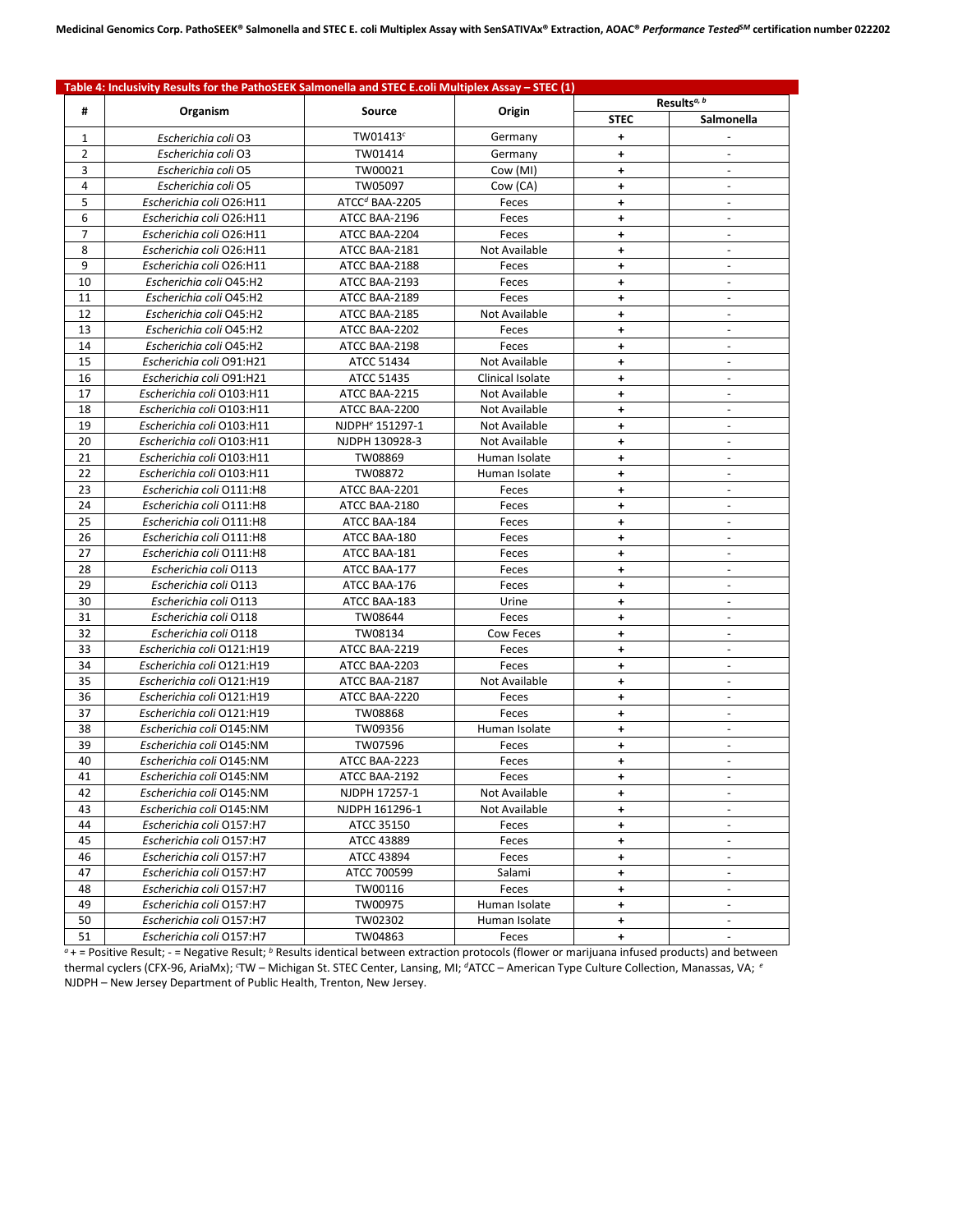|                | Table 5. Exclusivity Results for the PathoSEEK Salmonella and STEC E.coli Multiplex Assay (1) |                           |                                |                          |                          |  |  |
|----------------|-----------------------------------------------------------------------------------------------|---------------------------|--------------------------------|--------------------------|--------------------------|--|--|
| #              |                                                                                               | Source                    | Origin                         | Results <sup>a, b</sup>  |                          |  |  |
|                | Organism                                                                                      |                           |                                | <b>STEC</b>              | Salmonella               |  |  |
| 1              | Aeromonas bestiarum                                                                           | ATCC <sup>c</sup> BAA-231 | Cake                           | $\overline{a}$           |                          |  |  |
| $\overline{2}$ | Aeromonas hydrophila                                                                          | <b>ATCC 7966</b>          | Milk                           | $\overline{\phantom{a}}$ | $\overline{a}$           |  |  |
| 3              | Burkholderia multivorans                                                                      | ATCC 17616                | Soil                           | $\overline{a}$           | $\sim$                   |  |  |
| 4              | <b>Bacillus subtilis</b>                                                                      | ATCC 11774                | Not Available                  |                          | $\overline{a}$           |  |  |
| 5              | Campylobacter jejuni                                                                          | ATCC 29428                | Feces                          | $\overline{\phantom{a}}$ | $\overline{\phantom{a}}$ |  |  |
| 6              | Candida tropicalis                                                                            | ATCC 13803                | Not Available                  |                          | $\overline{\phantom{a}}$ |  |  |
| 7              | Citrobacter braakii                                                                           | <b>ATCC 3037</b>          | Urine                          | $\overline{\phantom{a}}$ | $\overline{\phantom{a}}$ |  |  |
| 8              | Citrobacter farmerii                                                                          | ATCC 51112                | Feces                          |                          |                          |  |  |
| 9              | Citrobacter freundii                                                                          | <b>ATCC 8090</b>          | Not Available                  | $\overline{a}$           | $\sim$                   |  |  |
| 10             | Citrobacter koseri                                                                            | ATCC 25408                | Throat                         |                          | $\sim$                   |  |  |
| 11             | Citrobacter murliae                                                                           | ATCC 51118                | <b>United States; Illinois</b> | $\blacksquare$           | $\sim$                   |  |  |
| 12             | Citrobacter youngae                                                                           | ATCC 29935                | Meat scraps                    | $\sim$                   | $\sim$                   |  |  |
| 13             | Edwardsiella tarda                                                                            | ATCC 23672                | Not Available                  | $\mathbf{r}$             | $\mathbf{r}$             |  |  |
| 14             | Enterobacter aerogenes                                                                        | ATCC 13048                | Sputum                         | $\sim$                   | $\overline{\phantom{a}}$ |  |  |
| 15             | Enterobacter cloacae                                                                          | ATCC 13047                | Spinal fluid                   | $\Box$                   | $\overline{\phantom{a}}$ |  |  |
| 16             | Enterobacter gergoviae                                                                        | ATCC 33028                | Urine                          | $\sim$                   | $\blacksquare$           |  |  |
| 17             | Enterobacter sakazakii                                                                        | ATCC BAA-894              | Clinical specimen              | $\overline{a}$           | $\sim$                   |  |  |
| 18             | Enterobacter amnigenus                                                                        | ATCC 51818                | Milk                           | $\overline{a}$           | $\sim$                   |  |  |
| 19             | Enterobacter cancerogenus                                                                     | ATCC 35318                | Cerebrospinal fluid            | $\overline{a}$           | $\overline{a}$           |  |  |
| 20             | Erwinia rhapontici                                                                            | ATCC 29290                | English pink wheat grains      | $\overline{a}$           | $\sim$                   |  |  |
| 21             | Escherichia coli                                                                              | ATCC 25922                | Clinical isolate               |                          | $\sim$                   |  |  |
| 22             | Escherichia fergusonii                                                                        | ATCC 35469                | Feces                          | $\overline{a}$           | $\overline{a}$           |  |  |
| 23             | Escherichia hermannii                                                                         | ATCC 700368               | Not Available                  |                          |                          |  |  |
| 24             | Escherichia vulneris                                                                          | ATCC 33821                | Wound                          | $\overline{a}$           | $\overline{\phantom{a}}$ |  |  |
| 25             | Hafnia alvei                                                                                  | ATCC 51873                | Feces                          |                          | $\overline{\phantom{a}}$ |  |  |
| 26             | Klebsiella oxytoca                                                                            | ATCC 51983                | Blood                          | $\bar{\phantom{a}}$      | $\sim$                   |  |  |
| 27             | Klebsiella pneumonia                                                                          | ATCC BAA-2146             | Urine                          |                          | $\overline{\phantom{a}}$ |  |  |
| 28             | Listeria monocytogenes                                                                        | <b>ATCC 7647</b>          | <b>Bovine</b>                  | $\blacksquare$           | $\overline{\phantom{a}}$ |  |  |
| 29             | Morganella morganii                                                                           | ATCC 25829                | Stool                          | $\sim$                   | $\sim$                   |  |  |
| 30             | Pantoea agglomerans                                                                           | ATCC 43348                | Gypsophila paniculata galls    | $\overline{\phantom{a}}$ | $\overline{\phantom{a}}$ |  |  |
| 31             | Proteus hauseri                                                                               | ATCC 13315                | Not Available                  | ÷,                       |                          |  |  |
| 32             | Proteus mirabilis                                                                             | ATCC 43071                | Rectum                         | $\overline{\phantom{a}}$ | $\overline{\phantom{a}}$ |  |  |
| 33             | Proteus vulgaris                                                                              | <b>ATCC 8427</b>          | Inner ear infection            | $\overline{a}$           | $\overline{a}$           |  |  |
| 34             | Pseudomonas aeruginosa                                                                        | ATCC 15442                | Water bottle in animal         |                          |                          |  |  |
|                |                                                                                               |                           | room                           |                          |                          |  |  |
| 35             | Pseudomonas fluorescens                                                                       | ATCC 13525                | Pre-filter tanks               | $\overline{a}$           | $\overline{a}$           |  |  |
| 36             | Pseudomonas putida                                                                            | ATCC 47054                | Not Available                  | $\overline{a}$           | $\sim$                   |  |  |
| 37             | Rahnella aquatilis                                                                            | ATCC 33991                | Soil                           | $\overline{a}$           | $\sim$                   |  |  |
| 38             | Ralstonia insidiosa                                                                           | ATCC 49129                | Clinical isolate               | $\overline{a}$           | $\sim$                   |  |  |
| 39             | Serratia marcescens                                                                           | <b>ATCC</b>               | Not Available                  | $\overline{a}$           | $\sim$                   |  |  |
| 40             | Shigella dysenteeriae                                                                         | ATCC 13313                | Foreign seaman                 | $\ddot{}$                | $\blacksquare$           |  |  |
| 41             | Shigella flexneri                                                                             | ATCC 12022                | Not Available                  |                          |                          |  |  |
| 42             | Shigella sonnei                                                                               | <b>ATCC 9290</b>          | Not Available                  | $\overline{a}$           | $\blacksquare$           |  |  |
| 43             | Trichoderma harzianum                                                                         | ATCC 60850                | Soil                           |                          |                          |  |  |
| 44             | Vibrio vulnificus                                                                             | ATCC 29307                | Blood                          | $\blacksquare$           | $\overline{\phantom{a}}$ |  |  |
| 45             | Yersinia ruckeri                                                                              | ATCC 29473                | Rainbow trout                  |                          | $\sim$                   |  |  |

*<sup>a</sup>* + = Positive Result; - = Negative Result; *<sup>b</sup>* Results identical between extraction protocols (flower or marijuana infused products) and between thermal cyclers (CFX-96, AriaMx); <sup>c</sup>ATCC – American Type Culture Collection, Manassas, VA.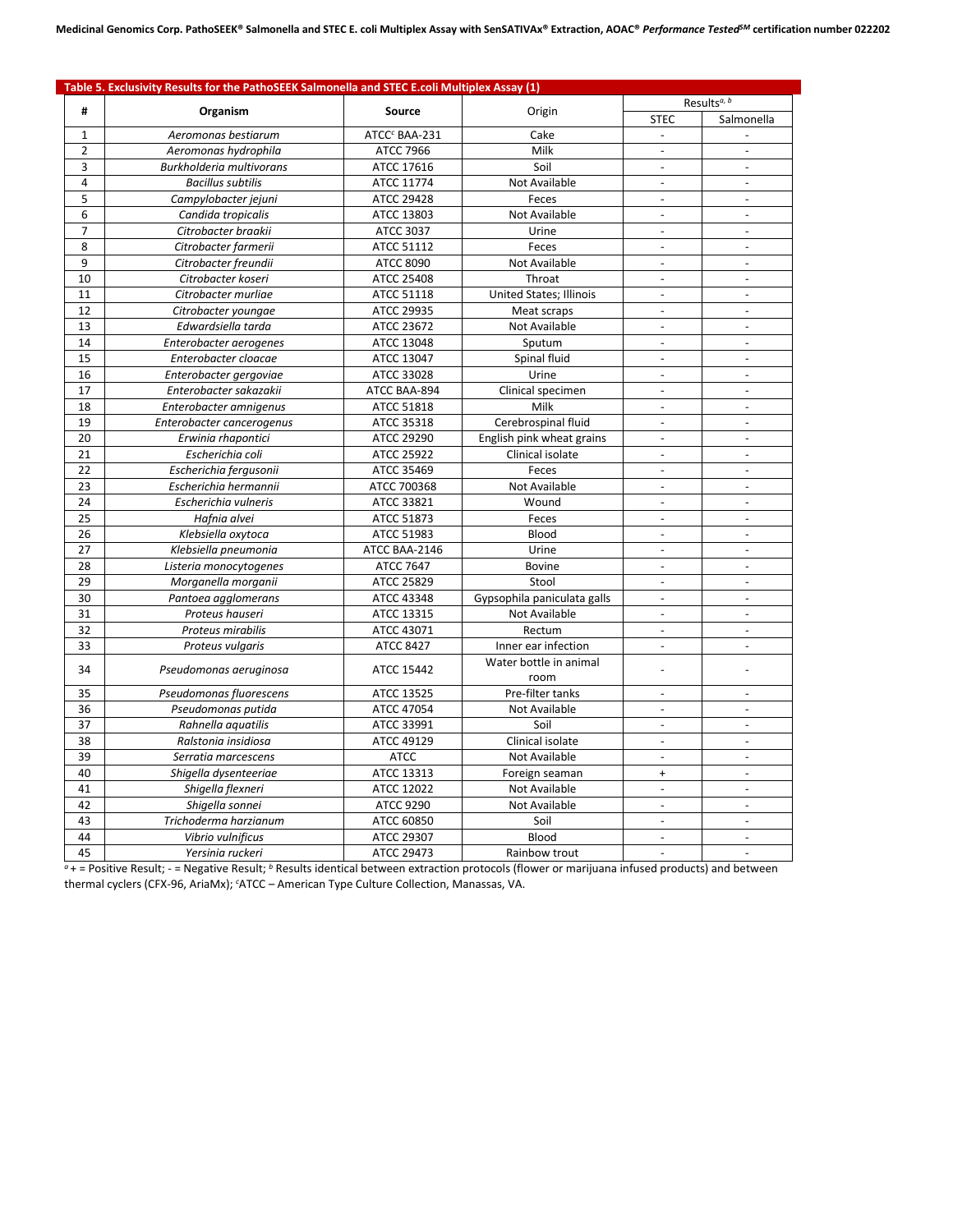| Table 7: PathoSEEK Salmonella and STEC E. coli Multiplex Assays with SenSATIVAx Extraction Presumptive vs Confirmed Results (Paired) for AriaMx - POD Results (1) |                        |                                 |                |             |                         |            |                           |                         |            |                          |               |
|-------------------------------------------------------------------------------------------------------------------------------------------------------------------|------------------------|---------------------------------|----------------|-------------|-------------------------|------------|---------------------------|-------------------------|------------|--------------------------|---------------|
|                                                                                                                                                                   | <b>Enrichment Time</b> | MPN <sub>a</sub> / Test Portion | N <sub>p</sub> | $x^c$       | Presumptive             |            |                           | Confirmed               |            | $dPOD_{cn}$ <sup>f</sup> | 95% Clg       |
| Matrix and Inoculum                                                                                                                                               | Point                  |                                 |                |             | $POD_{cn}$ <sup>d</sup> | 95% CI     | $\boldsymbol{\mathsf{x}}$ | $POD_{cc}$ <sup>e</sup> | 95% CI     |                          |               |
|                                                                                                                                                                   |                        | <b>NA</b>                       | 5              | $\mathbf 0$ | 0.00                    | 0.00, 0.43 | $\mathbf 0$               | 0.00                    | 0.00, 0.43 | 0.00                     | $-0.47, 0.47$ |
| Dried cannabis flower                                                                                                                                             | 16h                    | 1.08(0.60, 1.86)                | 20             | 13          | 0.65                    | 0.43, 0.82 | 13                        | 0.65                    | 0.43, 0.82 | 0.00                     | $-0.13, 0.13$ |
| (>0.3% THC) <sup>h</sup> ; 10g                                                                                                                                    |                        | >10(8.00, >30.0)                | 5              | 5           | 1.00                    | 0.57, 1.00 | 5                         | 1.00                    | 0.57, 1.00 | 0.00                     | $-0.47, 0.47$ |
|                                                                                                                                                                   |                        | <b>NA</b>                       | 5              | $\mathbf 0$ | 0.00                    | 0.00, 0.43 | $\mathbf 0$               | 0.00                    | 0.00, 0.43 | 0.00                     | $-0.47, 0.47$ |
| Salmonella Typhimurium<br>ATCC 13311                                                                                                                              | 24 h                   | 1.08 (0.60, 1.86)               | 20             | 13          | 0.65                    | 0.43, 0.82 | 13                        | 0.65                    | 0.43, 0.82 | 0.00                     | $-0.13, 0.13$ |
|                                                                                                                                                                   |                        | >10(8.00, >30.0)                | 5              | 5           | 1.00                    | 0.57, 1.00 | 5                         | 1.00                    | 0.57, 1.00 | 0.00                     | $-0.47, 0.47$ |
|                                                                                                                                                                   |                        | <b>NA</b>                       | 5              | $\mathbf 0$ | 0.00                    | 0.00, 0.43 | $\mathsf 0$               | 0.00                    | 0.00, 0.43 | 0.00                     | $-0.47, 0.47$ |
| Dried cannabis flower                                                                                                                                             | 16h                    | 0.09(0.52, 1.67)                | 20             | 11          | 0.55                    | 0.34, 0.74 | 12                        | 0.60                    | 0.39, 0.78 | $-0.05$                  | $-0.21, 0.11$ |
| (>0.3% THC) <sup>h</sup> ; 10g                                                                                                                                    |                        | >10(8.00, >30.0)                | 5              | 5           | 1.00                    | 0.57, 1.00 | 5                         | 1.00                    | 0.57, 1.00 | 0.00                     | $-0.47, 0.47$ |
|                                                                                                                                                                   |                        | <b>NA</b>                       | 5              | $\mathbf 0$ | 0.00                    | 0.00, 0.43 | $\mathbf{0}$              | 0.00                    | 0.00, 0.43 | 0.00                     | $-0.47, 0.47$ |
| E. coli O26                                                                                                                                                       | 24 h                   | 0.09(0.52, 1.67)                | 20             | 12          | 0.60                    | 0.39, 0.78 | 12                        | 0.60                    | 0.39, 0.78 | 0.00                     | $-0.13, 0.13$ |
| ATCC BAA-2188                                                                                                                                                     |                        | >10(8.00, >30.0)                | 5              | 5           | 1.00                    | 0.57, 1.00 | 5                         | 1.00                    | 0.57, 1.00 | 0.00                     | $-0.47, 0.47$ |
|                                                                                                                                                                   |                        | <b>NA</b>                       | 5              | $\mathbf 0$ | 0.00                    | 0.00, 0.43 | $\mathbf 0$               | 0.00                    | 0.00, 0.43 | 0.00                     | $-0.47, 0.47$ |
| Cannabis concentrates h; 5 g                                                                                                                                      | 16h                    | 1.41 (0.83, 2.47)               | 20             | 14          | 0.70                    | 0.48, 0.86 | 14                        | 0.70                    | 0.48, 0.86 | 0.00                     | $-0.13, 0.13$ |
|                                                                                                                                                                   |                        | >10(8.00, >30.0)                | 5              | 5           | 1.00                    | 0.57, 1.00 | 5                         | 1.00                    | 0.57, 1.00 | 0.00                     | $-0.47, 0.47$ |
| Salmonella Newport                                                                                                                                                |                        | <b>NA</b>                       | 5              | $\mathsf 0$ | 0.00                    | 0.00, 0.43 | $\mathsf 0$               | 0.00                    | 0.00, 0.43 | 0.00                     | $-0.47, 0.47$ |
| ATCC 6962                                                                                                                                                         | 24 h                   | 1.41 (0.83, 2.47)               | 20             | 14          | 0.70                    | 0.48, 0.86 | 14                        | 0.70                    | 0.48, 0.86 | 0.00                     | $-0.13, 0.13$ |
|                                                                                                                                                                   |                        | >10(8.00, >30.0)                | 5              | 5           | 1.00                    | 0.57, 1.00 | 5                         | 1.00                    | 0.57, 1.00 | 0.00                     | $-0.47, 0.47$ |
|                                                                                                                                                                   |                        | <b>NA</b>                       | 5              | $\mathbf 0$ | 0.00                    | 0.00, 0.43 | $\mathbf 0$               | 0.00                    | 0.00, 0.43 | 0.00                     | $-0.47, 0.47$ |
| Cannabis concentrates h; 5 g                                                                                                                                      | 16 h                   | 1.59 (0.95, 2.79)               | 20             | 15          | 0.75                    | 0.53, 0.89 | 15                        | 0.75                    | 0.53, 0.89 | 0.00                     | $-0.13, 0.13$ |
|                                                                                                                                                                   |                        | >10(8.00, >30.0)                | 5              | 5           | 1.00                    | 0.57, 1.00 | 5                         | 1.00                    | 0.57, 1.00 | 0.00                     | $-0.47, 0.47$ |
| E. coli 0103                                                                                                                                                      |                        | <b>NA</b>                       | 5              | $\mathsf 0$ | 0.00                    | 0.00, 0.43 | $\mathbf 0$               | 0.00                    | 0.00, 0.43 | 0.00                     | $-0.47, 0.47$ |
| ATCC BAA-2215                                                                                                                                                     | 24h                    | 1.59 (0.95, 2.79)               | 20             | 15          | 0.75                    | 0.53, 0.89 | 15                        | 0.75                    | 0.53, 0.89 | 0.00                     | $-0.13, 0.13$ |
|                                                                                                                                                                   |                        | $>10$ (8.00, $>30.0$ )          | 5              | 5           | 1.00                    | 0.57, 1.00 | 5                         | 1.00                    | 0.57, 1.00 | 0.00                     | $-0.47, 0.47$ |
|                                                                                                                                                                   |                        | <b>NA</b>                       | 5              | $\mathsf 0$ | 0.00                    | 0.00, 0.43 | $\mathsf 0$               | 0.00                    | 0.00, 0.43 | 0.00                     | $-0.47, 0.47$ |
| THC-Infused Chocolate h; 25                                                                                                                                       | 16h                    | 1.08 (0.60, 1.85)               | 20             | 14          | 0.70                    | 0.48, 0.86 | 13                        | 0.65                    | 0.43, 0.82 | 0.05                     | $-0.11, 0.21$ |
| g                                                                                                                                                                 |                        | >10(8.00, >30.0)                | 5              | 5           | 1.00                    | 0.57, 1.00 | 5                         | 1.00                    | 0.57, 1.00 | 0.00                     | $-0.47, 0.47$ |
|                                                                                                                                                                   |                        | <b>NA</b>                       | 5              | $\Omega$    | 0.00                    | 0.00, 0.43 | $\Omega$                  | 0.00                    | 0.00, 0.43 | 0.00                     | $-0.47, 0.47$ |
| Salmonella Heidelberg                                                                                                                                             | 24h                    | 1.08 (0.60, 1.85)               | 20             | 13          | 0.65                    | 0.43, 0.82 | 13                        | 0.65                    | 0.43, 0.82 | 0.00                     | $-0.13, 0.13$ |
| ATCC 8326                                                                                                                                                         |                        | >10(8.00, >30.0)                | 5              | 5           | 1.00                    | 0.57, 1.00 | 5                         | 1.00                    | 0.57, 1.00 | 0.00                     | $-0.47, 0.47$ |
|                                                                                                                                                                   |                        | <b>NA</b>                       | 5              | $\mathbf 0$ | 0.00                    | 0.00, 0.43 | $\mathbf 0$               | 0.00                    | 0.00, 0.43 | 0.00                     | $-0.47, 0.47$ |
| THC-Infused Chocolate <sup>h</sup> ; 25                                                                                                                           | 16 h                   | 0.85(0.45, 1.49)                | 20             | 11          | 0.55                    | 0.34, 0.74 | 11                        | 0.55                    | 0.34, 0.74 | 0.00                     | $-0.13, 0.13$ |
| g                                                                                                                                                                 |                        | >10(8.00, >30.0)                | 5              | 5           | 1.00                    | 0.57, 1.00 | 5                         | 1.00                    | 0.57, 1.00 | 0.00                     | $-0.47, 0.47$ |
|                                                                                                                                                                   |                        | <b>NA</b>                       | $\overline{5}$ | $\mathbf 0$ | 0.00                    | 0.00, 0.43 | $\mathbf 0$               | 0.00                    | 0.00, 0.43 | 0.00                     | $-0.47, 0.47$ |
| E. coli 0145                                                                                                                                                      | 24 h                   | 0.85(0.45, 1.49)                | 20             | 11          | 0.55                    | 0.34, 0.74 | 11                        | 0.55                    | 0.34, 0.74 | 0.00                     | $-0.13, 0.13$ |
| ATCC BAA-2192                                                                                                                                                     |                        | >10(8.00, >30.0)                | 5              | 5           | 1.00                    | 0.57, 1.00 | 5                         | 1.00                    | 0.57, 1.00 | 0.00                     | $-0.47, 0.47$ |
|                                                                                                                                                                   |                        | <b>NA</b>                       | 5              | $\mathbf 0$ | 0.00                    | 0.00, 0.43 | $\mathbf 0$               | 0.00                    | 0.00, 0.43 | 0.00                     | $-0.47, 0.47$ |
| Dried cannabis flower <sup>h</sup>                                                                                                                                | 16 h                   | 1.44 (0.85, 2.57)               | 20             | 13          | 0.65                    | 0.43, 0.82 | 14                        | 0.70                    | 0.48, 0.86 | $-0.05$                  | $-0.21, 0.11$ |
| (>0.3% THC); 10g                                                                                                                                                  |                        |                                 | 5              | 5           | 1.00                    | 0.57, 1.00 | 5                         | 1.00                    | 0.57, 1.00 | 0.00                     | $-0.47, 0.47$ |
|                                                                                                                                                                   |                        | 11.4 (2.97, 43.3)<br><b>NA</b>  | 5              | $\mathbf 0$ | 0.00                    | 0.00, 0.43 | $\Omega$                  | 0.00                    | 0.00, 0.43 | 0.00                     | $-0.47, 0.47$ |
| Salmonella Typhimurium<br>ATCC 16888                                                                                                                              | 24h                    |                                 |                |             |                         |            |                           |                         |            |                          |               |
| (Independent Laboratory)                                                                                                                                          |                        | 1.44 (0.85, 2.57)               | 20<br>5        | 14          | 0.70                    | 0.48, 0.86 | 14                        | 0.70                    | 0.48, 0.86 | 0.00                     | $-0.13, 0.13$ |
|                                                                                                                                                                   |                        | 11.4 (2.97, 43.3)               |                | 5           | 1.00                    | 0.57, 1.00 | 5                         | 1.00                    | 0.57, 1.00 | 0.00                     | $-0.47, 0.47$ |
| Dried cannabis flower                                                                                                                                             |                        | <b>NA</b>                       | 5              | $\mathbf 0$ | 0.00                    | 0.00, 0.43 | $\mathbf 0$               | 0.00                    | 0.00, 0.43 | 0.00                     | $-0.47, 0.47$ |
| (>0.3% THC) h; 10g                                                                                                                                                | 16h                    | 0.87(0.46, 1.46)                | 20             | 10          | 0.50                    | 0.30, 0.70 | 11                        | 0.55                    | 0.34, 0.74 | $-0.05$                  | $-0.21, 0.11$ |
|                                                                                                                                                                   |                        | 6.16 (1.91, 19.9)               | 5              | 5           | 1.00                    | 0.57, 1.00 | 5                         | 1.00                    | 0.57, 1.00 | 0.00                     | $-0.47, 0.47$ |
| E. coli O26 ATCC 16888                                                                                                                                            |                        | <b>NA</b>                       | 5              | $\mathbf 0$ | 0.00                    | 0.00, 0.43 | $\mathbf 0$               | 0.00                    | 0.00, 0.43 | 0.00                     | $-0.47, 0.47$ |
| (Independent Laboratory)                                                                                                                                          | 24 h                   | 0.87(0.46, 1.46)                | 20             | 11          | 0.55                    | 0.34, 0.74 | 11                        | 0.55                    | 0.34, 0.74 | 0.00                     | $-0.13, 0.13$ |
|                                                                                                                                                                   |                        | 6.16 (1.91, 19.9)               | 5              | 5           | 1.00                    | 0.57, 1.00 | 5                         | 1.00                    | 0.57, 1.00 | 0.00                     | $-0.47, 0.47$ |

*<sup>a</sup>*MPN = Most Probable Number is based on the POD of reference method test portions using the Least Cost Formulations MPN calculator, with 95% confidence interval.

*<sup>b</sup>*N = Number of test potions.

*c* x = Number of positive test portions.

 ${}^{d}POD_{CP}$  = Candidate method presumptive positive outcomes divided by the total number of trials.

*e*POD<sub>CC</sub> = Candidate method confirmed positive outcomes divided by the total number of trials.

*f* dPOD<sub>CP</sub> = Difference between the candidate method presumptive result and candidate method confirmed result POD values.

*<sup>g</sup>*95% CI = If the confidence interval of a dPOD does not contain zero, then the difference is statistically significant at the 5% level.

*<sup>h</sup>* Dried cannabis flower evaluated using SenSATIVAx Flower/Leaf extraction kit, all other matrixes used SenSATIVAx MIP/Extract.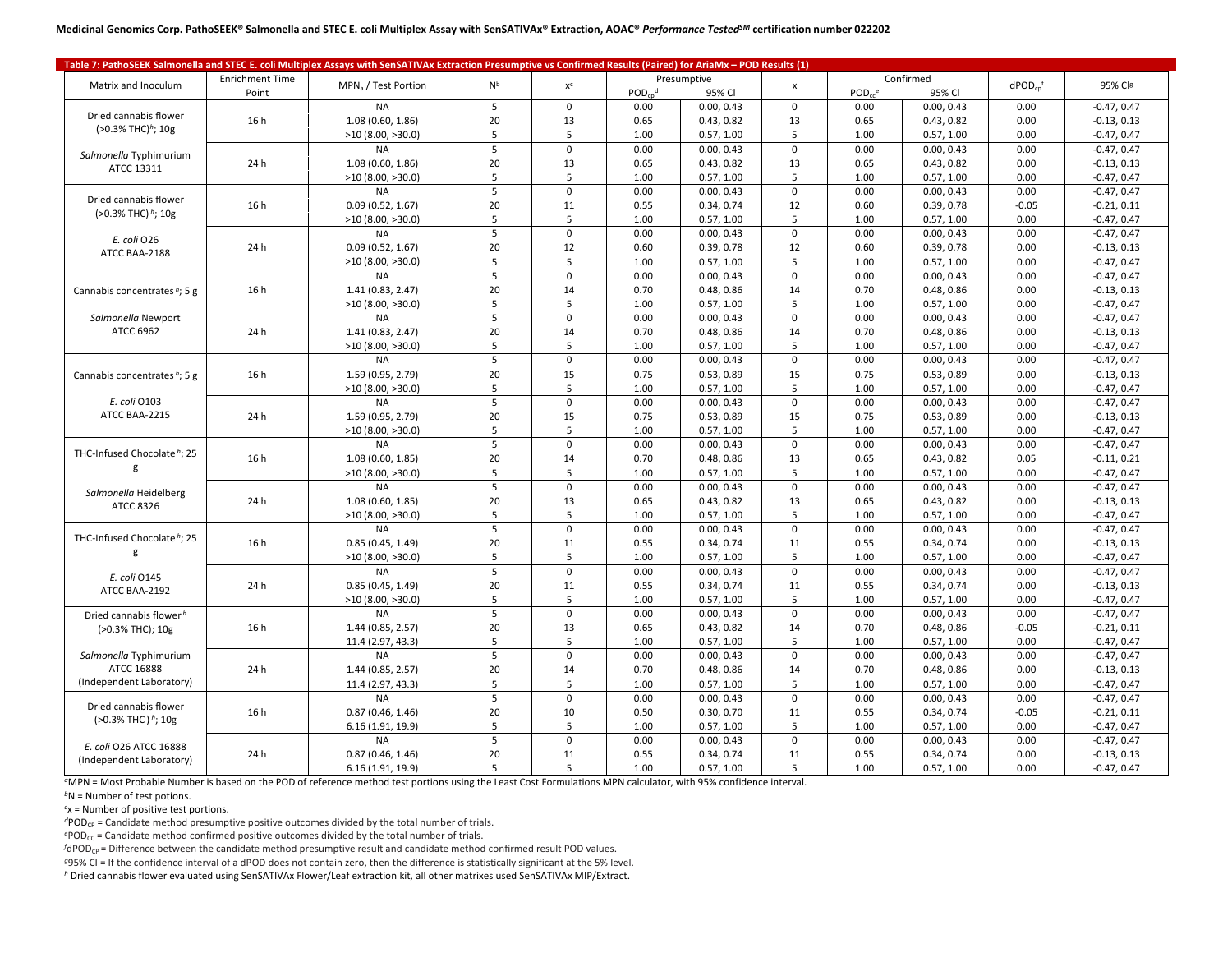|                                          | Table 8: PathoSEEK Salmonella and STEC E. coli Multiplex Assays with SenSATIVAx Extraction Presumptive vs Confirmed Results (Paired) for CFX-96 – POD Results (1) |                                 |                |                         |              |            |                    |              |            |                          |                |
|------------------------------------------|-------------------------------------------------------------------------------------------------------------------------------------------------------------------|---------------------------------|----------------|-------------------------|--------------|------------|--------------------|--------------|------------|--------------------------|----------------|
|                                          |                                                                                                                                                                   |                                 |                |                         | Presumptive  |            |                    |              | Confirmed  |                          |                |
| Matrix and Inoculum                      | <b>Enrichment Time Point</b>                                                                                                                                      | MPN <sub>a</sub> / Test Portion | N <sub>b</sub> | $\mathsf{x}^\mathsf{c}$ | $POD_{cn}^d$ | 95% Cl     | $\pmb{\mathsf{x}}$ | $POD_{cc}^e$ | 95% CI     | $dPOD_{co}$ <sup>f</sup> | 95% Clg        |
|                                          |                                                                                                                                                                   | <b>NA</b>                       | 5              | $\mathbf 0$             | 0.00         | 0.00, 0.43 | $\mathbf 0$        | 0.00         | 0.00, 0.43 | 0.00                     | $-0.47, 0.47$  |
| Dried cannabis flower                    | 16 h                                                                                                                                                              | 1.08(0.60, 1.86)                | 20             | 13                      | 0.65         | 0.43, 0.82 | 13                 | 0.65         | 0.43, 0.82 | 0.00                     | $-0.13, 0.13$  |
| (>0.3% THC) h; 10g                       |                                                                                                                                                                   | >10(8.00, >30.0)                | 5              | 5                       | 1.00         | 0.57, 1.00 | 5                  | 1.00         | 0.57, 1.00 | 0.00                     | $-0.47, 0.47$  |
|                                          |                                                                                                                                                                   | <b>NA</b>                       | 5              | $\mathbf 0$             | 0.00         | 0.00, 0.43 | $\mathbf 0$        | 0.00         | 0.00, 0.43 | 0.00                     | $-0.47, 0.47$  |
| Salmonella Typhimurium                   | 24 h                                                                                                                                                              | 1.08(0.60, 1.86)                | 20             | 13                      | 0.65         | 0.43, 0.82 | 13                 | 0.65         | 0.43, 0.82 | 0.00                     | $-0.13, 0.13$  |
| ATCC 13311                               |                                                                                                                                                                   | >10(8.00, >30.0)                | 5              | 5                       | 1.00         | 0.57, 1.00 | 5                  | 1.00         | 0.57, 1.00 | 0.00                     | $-0.47, 0.47$  |
|                                          |                                                                                                                                                                   | <b>NA</b>                       | 5              | $\mathbf 0$             | 0.00         | 0.00, 0.43 | $\Omega$           | 0.00         | 0.00, 0.43 | 0.00                     | $-0.47, 0.47$  |
| Dried cannabis flower                    | 16 h                                                                                                                                                              | 0.09(0.52, 1.67)                | 20             | 11                      | 0.55         | 0.34, 0.74 | 12                 | 0.60         | 0.39, 0.78 | $-0.05$                  | $-0.21, 0.11$  |
| (>0.3% THC) h; 10g                       |                                                                                                                                                                   | >10(8.00, >30.0)                | 5              | 5                       | 1.00         | 0.57, 1.00 | 5                  | 1.00         | 0.57, 1.00 | 0.00                     | $-0.47, 0.47$  |
|                                          |                                                                                                                                                                   | <b>NA</b>                       |                | $\mathbf 0$             | 0.00         | 0.00, 0.43 | $\Omega$           | 0.00         | 0.00, 0.43 | 0.00                     | $-0.47, 0.47$  |
| E. coli O26                              | 24 h                                                                                                                                                              | 0.09(0.52, 1.67)                | 20             | 11                      | 0.55         | 0.34, 0.74 | 12                 | 0.60         | 0.39, 0.78 | $-0.05$                  | $-0.21, 0.11$  |
| ATCC BAA-2188                            |                                                                                                                                                                   | >10(8.00, >30.0)                | 5              | 5                       | 1.00         | 0.57, 1.00 | 5                  | 1.00         | 0.57, 1.00 | 0.00                     | $-0.47, 0.47$  |
|                                          |                                                                                                                                                                   | <b>NA</b>                       | 5              | $\mathbf 0$             | 0.00         | 0.00, 0.43 | $\Omega$           | 0.00         | 0.00, 0.43 | 0.00                     | $-0.47, 0.47$  |
| Cannabis concentrates h; 5 g             | 16h                                                                                                                                                               | 1.41 (0.83, 2.47)               | 20             | 14                      | 0.70         | 0.48, 0.86 | 14                 | 0.70         | 0.48, 0.86 | 0.00                     | $-0.13, 0.13$  |
|                                          |                                                                                                                                                                   | >10(8.00, >30.0)                | 5              | 5                       | 1.00         | 0.57, 1.00 | 5                  | 1.00         | 0.57, 1.00 | 0.00                     | $-0.47, 0.47$  |
| Salmonella Newport                       |                                                                                                                                                                   | <b>NA</b>                       | 5              | $\mathbf 0$             | 0.00         | 0.00, 0.43 | $\Omega$           | 0.00         | 0.00, 0.43 | 0.00                     | $-0.47, 0.47$  |
| ATCC 6962                                | 24 h                                                                                                                                                              | 1.41(0.83, 2.47)                | 20             | 14                      | 0.70         | 0.48, 0.86 | 14                 | 0.70         | 0.48, 0.86 | 0.00                     | $-0.13, 0.13$  |
|                                          |                                                                                                                                                                   | >10(8.00, >30.0)                | 5              | 5                       | 1.00         | 0.57, 1.00 | 5                  | 1.00         | 0.57, 1.00 | 0.00                     | $-0.47, 0.47$  |
|                                          |                                                                                                                                                                   | <b>NA</b>                       | 5              | $\mathbf 0$             | 0.00         | 0.00, 0.43 | $\Omega$           | 0.00         | 0.00, 0.43 | 0.00                     | $-0.47, 0.47$  |
|                                          | 16 h                                                                                                                                                              | 1.59 (0.95, 2.79)               | 20             | 15                      | 0.75         | 0.53, 0.89 | 15                 | 0.75         | 0.53, 0.89 | 0.00                     | $-0.13, 0.13$  |
| Cannabis concentrates <sup>h</sup> ; 5 g |                                                                                                                                                                   | >10(8.00, >30.0)                | 5              | 5                       | 1.00         | 0.57, 1.00 | 5                  | 1.00         | 0.57, 1.00 | 0.00                     | $-0.47, 0.47$  |
| E. coli 0103                             |                                                                                                                                                                   | <b>NA</b>                       | 5              | 0                       | 0.00         | 0.00, 0.43 | $\mathbf 0$        | 0.00         | 0.00, 0.43 | 0.00                     | $-0.47, 0.47$  |
| ATCC BAA-2215                            | 24 h                                                                                                                                                              |                                 | 20             |                         |              |            | 15                 |              |            |                          |                |
|                                          |                                                                                                                                                                   | 1.59 (0.95, 2.79)               |                | 15                      | 0.75         | 0.53, 0.89 |                    | 0.75         | 0.53, 0.89 | 0.00                     | $-0.13, 0.13$  |
|                                          |                                                                                                                                                                   | >10(8.00, >30.0)<br><b>NA</b>   | 5<br>5         | 5                       | 1.00         | 0.57, 1.00 | 5<br>$\Omega$      | 1.00         | 0.57, 1.00 | 0.00                     | $-0.47, 0.47$  |
| THC-Infused Chocolate <sup>h</sup> ; 25  | 16h                                                                                                                                                               |                                 |                | $\mathbf 0$             | 0.00         | 0.00, 0.43 |                    | 0.00         | 0.00.0.43  | 0.00                     | $-0.47, 0.47$  |
| g                                        |                                                                                                                                                                   | 1.08(0.60, 1.85)                | 20             | 14                      | 0.70         | 0.48, 0.86 | 13                 | 0.65         | 0.43, 0.82 | 0.05                     | $-0.11, 0.21$  |
|                                          |                                                                                                                                                                   | >10(8.00, >30.0)                | 5              | 5                       | 1.00         | 0.57, 1.00 | 5                  | 1.00         | 0.57, 1.00 | 0.00                     | $-0.47, 0.47$  |
| Salmonella Heidelberg                    |                                                                                                                                                                   | <b>NA</b>                       | 5              | $\mathsf 0$             | 0.00         | 0.00, 0.43 | $\mathbf 0$        | 0.00         | 0.00, 0.43 | 0.00                     | $-0.47, 0.47$  |
| ATCC 8326                                | 24 h                                                                                                                                                              | 1.08(0.60, 1.85)                | 20             | 13                      | 0.65         | 0.43, 0.82 | 13                 | 0.65         | 0.43, 0.82 | 0.00                     | $-0.13, 0.13$  |
|                                          |                                                                                                                                                                   | >10(8.00, >30.0)                | 5              | 5                       | 1.00         | 0.57, 1.00 | 5                  | 1.00         | 0.57, 1.00 | 0.00                     | $-0.47, 0.47$  |
| THC-Infused Chocolate <sup>h</sup> ; 25  |                                                                                                                                                                   | <b>NA</b>                       | 5              | $\mathbf 0$             | 0.00         | 0.00, 0.43 | $\Omega$           | 0.00         | 0.00, 0.43 | 0.00                     | $-0.47, 0.47$  |
| g                                        | 16 h                                                                                                                                                              | 0.85(0.45, 1.49)                | 20             | 11                      | 0.55         | 0.34, 0.74 | 11                 | 0.55         | 0.34, 0.74 | 0.00                     | $-0.13, 0.13$  |
|                                          |                                                                                                                                                                   | >10(8.00, >30.0)                | 5              | 5                       | 1.00         | 0.57, 1.00 | 5                  | 1.00         | 0.57, 1.00 | 0.00                     | $-0.47, 0.47$  |
| E. coli 0145                             |                                                                                                                                                                   | <b>NA</b>                       | 5              | $\mathbf 0$             | 0.00         | 0.00, 0.43 | $\mathbf 0$        | 0.00         | 0.00, 0.43 | 0.00                     | $-0.47, 0.47$  |
| ATCC BAA-2192                            | 24 h                                                                                                                                                              | 0.85(0.45, 1.49)                | 20             | 11                      | 0.55         | 0.34, 0.74 | 11                 | 0.55         | 0.34, 0.74 | 0.00                     | $-0.13, 0.13$  |
|                                          |                                                                                                                                                                   | >10(8.00, >30.0)                | 5              | 5                       | 1.00         | 0.57, 1.00 | 5                  | 1.00         | 0.57, 1.00 | 0.00                     | $-0.47, 0.47$  |
| Dried cannabis flower                    |                                                                                                                                                                   | <b>NA</b>                       | 5              | $\mathsf 0$             | 0.00         | 0.00, 0.43 | $\Omega$           | 0.00         | 0.00, 0.43 | 0.00                     | $-0.47, 0.47$  |
| (>0.3% THC) h; 10g                       | 16 h                                                                                                                                                              | 1.44 (0.85, 2.57)               | 20             | 13                      | 0.65         | 0.43, 0.82 | 14                 | 0.70         | 0.48, 0.86 | $-0.05$                  | $-0.21, 0.11$  |
|                                          |                                                                                                                                                                   | 11.4 (2.97, 43.3)               | 5              | 5                       | 1.00         | 0.57, 1.00 | 5                  | 1.00         | 0.57, 1.00 | 0.00                     | $-0.47, 0.47$  |
| Salmonella Typhimurium                   |                                                                                                                                                                   | <b>NA</b>                       | 5              | $\mathbf 0$             | 0.00         | 0.00, 0.43 | $\mathbf 0$        | 0.00         | 0.00, 0.43 | 0.00                     | $-0.47, 0.47$  |
| ATCC 16888                               | 24 h                                                                                                                                                              | 1.44 (0.85, 2.57)               | 20             | 14                      | 0.70         | 0.48, 0.86 | 14                 | 0.70         | 0.48, 0.86 | 0.00                     | $-0.13, 0.13$  |
| (Independent Laboratory)                 |                                                                                                                                                                   | 11.4 (2.97, 43.3)               | 5              | 5                       | 1.00         | 0.57, 1.00 | 5                  | 1.00         | 0.57, 1.00 | 0.00                     | $-0.47, 0.47$  |
| Dried cannabis flower                    |                                                                                                                                                                   | <b>NA</b>                       | 5              | $\Omega$                | 0.00         | 0.00, 0.43 | $\Omega$           | 0.00         | 0.00, 0.43 | 0.00                     | $-0.47, 0.47$  |
|                                          | 16 h                                                                                                                                                              | 0.87(0.46, 1.46)                | 20             | 4                       | 0.20         | 0.08, 0.42 | 11                 | 0.55         | 0.34, 0.74 | $-0.35$                  | $-0.59, -0.11$ |
| (>0.3% THC) <sup>h</sup> ; 10g           |                                                                                                                                                                   | 6.16 (1.91, 19.9)               | 5              | 5                       | 1.00         | 0.57, 1.00 | 5                  | 1.00         | 0.57, 1.00 | 0.00                     | $-0.47, 0.47$  |
| E. coli O26 ATCC 16888                   |                                                                                                                                                                   | <b>NA</b>                       | 5              | $\mathbf 0$             | 0.00         | 0.00, 0.43 | $\mathbf 0$        | 0.00         | 0.00, 0.43 | 0.00                     | $-0.47, 0.47$  |
| (Independent Laboratory)                 | 24 h                                                                                                                                                              | 0.87(0.46, 1.46)                | 20             | 9                       | 0.45         | 0.26, 0.66 | 11                 | 0.55         | 0.34, 0.74 | $-0.10$                  | $-0.28, 0.83$  |
|                                          |                                                                                                                                                                   | 6.16 (1.91, 19.9)               | 5              | 5                       | 1.00         | 0.57, 1.00 | 5                  | 1.00         | 0.57, 1.00 | 0.00                     | $-0.47, 0.47$  |

*<sup>a</sup>*MPN = Most Probable Number is based on the POD of reference method test portions using the Least Cost Formulations MPN calculator, with 95% confidence interval.

*<sup>b</sup>*N = Number of test potions.

*c* x = Number of positive test portions.

<sup>d</sup>POD<sub>CP</sub> = Candidate method presumptive positive outcomes divided by the total number of trials.

*e*POD<sub>CC</sub> = Candidate method confirmed positive outcomes divided by the total number of trials.

*f* dPOD<sub>CP</sub> = Difference between the candidate method presumptive result and candidate method confirmed result POD values.

*<sup>g</sup>*95% CI = If the confidence interval of a dPOD does not contain zero, then the difference is statistically significant at the 5% level.

*<sup>h</sup>* Dried cannabis flower evaluated using SenSATIVAx Flower/Leaf extraction kit, all other matrixes used SenSATIVAx MIP/Extract.